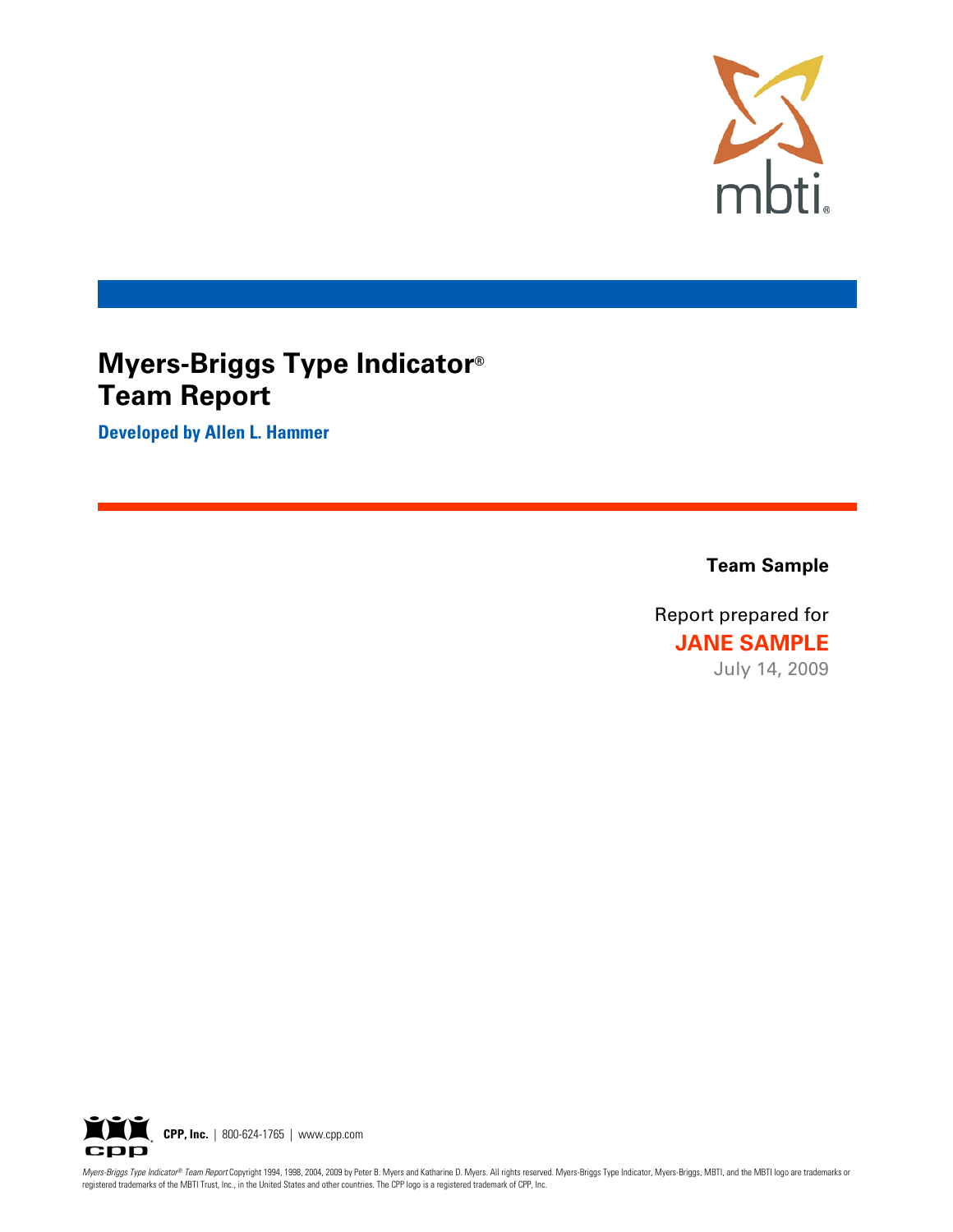

# **Introduction**

This report applies information from the *Myers-Briggs Type Indicator®* (MBTI®) instrument to your team. The MBTI tool was developed by Isabel Briggs Myers and Katharine Briggs and is based on Carl Jung's theory of psychological types. MBTI results can help each team member better understand how his or her team works. Knowing about personality type can also increase the quality of interactions among team members. This report's objective is to use the MBTI instrument to help all team members identify team strengths, potential challenges, and ways to improve performance.

#### **This Report Can Help Your Team and You**

- � **Identify strengths and potential challenges**
- � **Work around—or minimize—potential blind spots**
- � **Improve individual and group capacities to solve problems, communicate, and use conflict constructively**
- � **Maximize the natural advantages that result from the similarities and differences of team members**
- � **Develop team and individual action plans with specific steps to help improve performance**

A well-functioning team can accomplish more—and often better—work than can an individual or even a group of individuals working independently. Teams provide different perspectives on problems, mutual support for achieving objectives, and a shared sense of accomplishment. Yet teamwork also presents challenges because it requires that individuals with different viewpoints work closely together to accomplish a goal. Members of a team must learn how to listen to and communicate with one another to truly understand and appreciate how their teammates see the world and prefer to work.

#### **How Your MBTI Team Report Is Organized**

- � **Your team's personality type**
- � **Your team's strengths**
- � **Your team's potential blind spots**
- � **Your individual contributions to the team**
- � **Your potential blind spots**
- � **Team problem solving and your preferred problem-solving style**
- � **Team communication and your preferred communication style**
- � **Team conflict and your conflict style**
- � **Similarity/diversity on your team**
- � **Organizational influences on your team**
- � **Team and individual action plans**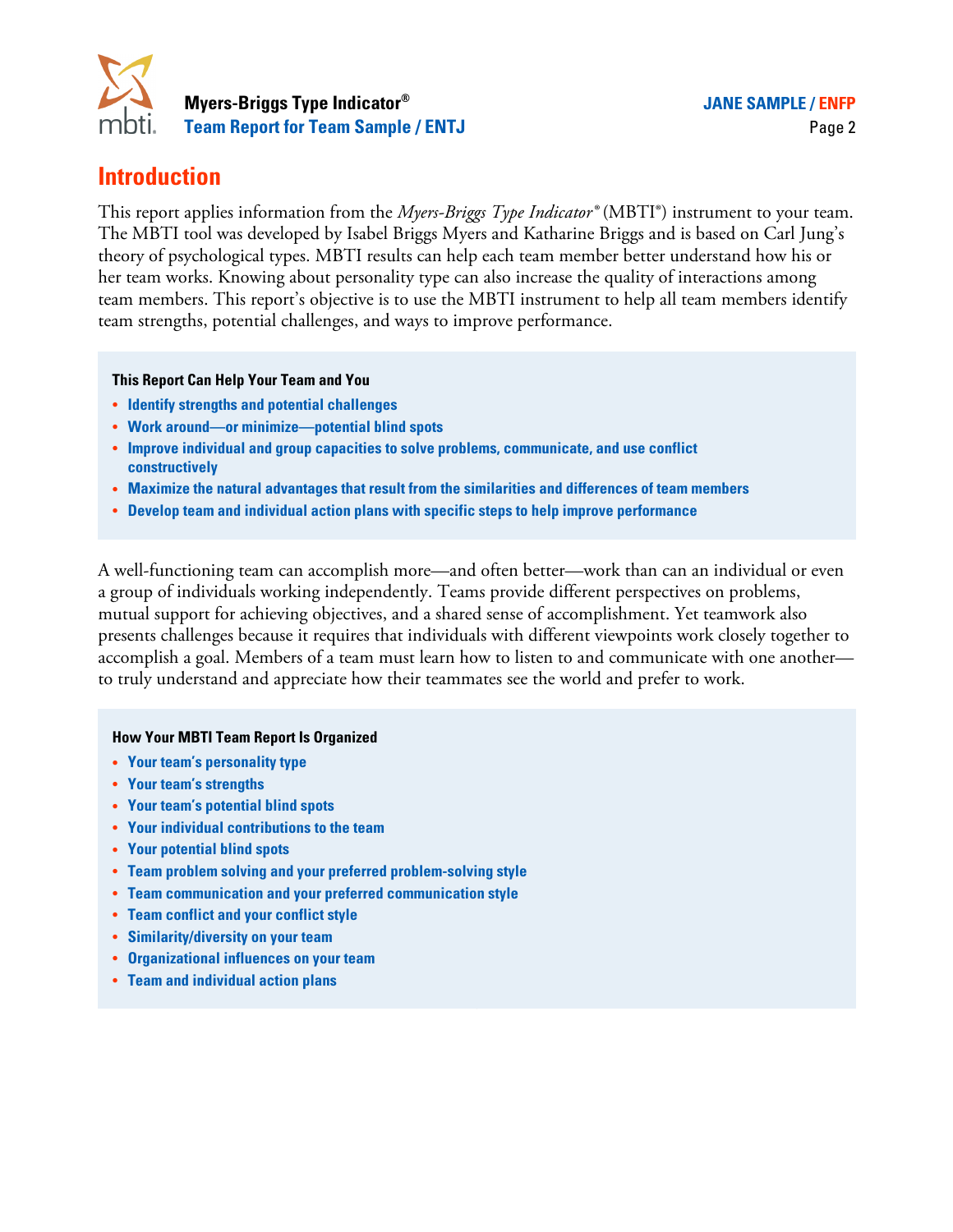

# **Your Team's Personality Type**

Learning about your team's personality type will help you understand how the team functions. A team type can be derived in various ways; in this report, it is calculated by counting the number of team members with each preference. The type table below shows the MBTI types of the people on your team.



Successful teamwork doesn't often come naturally—it takes commitment, skill, time, and effort. While there is no such thing as a perfect team, you may be able to continuously improve the effectiveness of your team by taking the action steps presented later in this report. Appreciating and understanding your teammates' personality types is an important first step.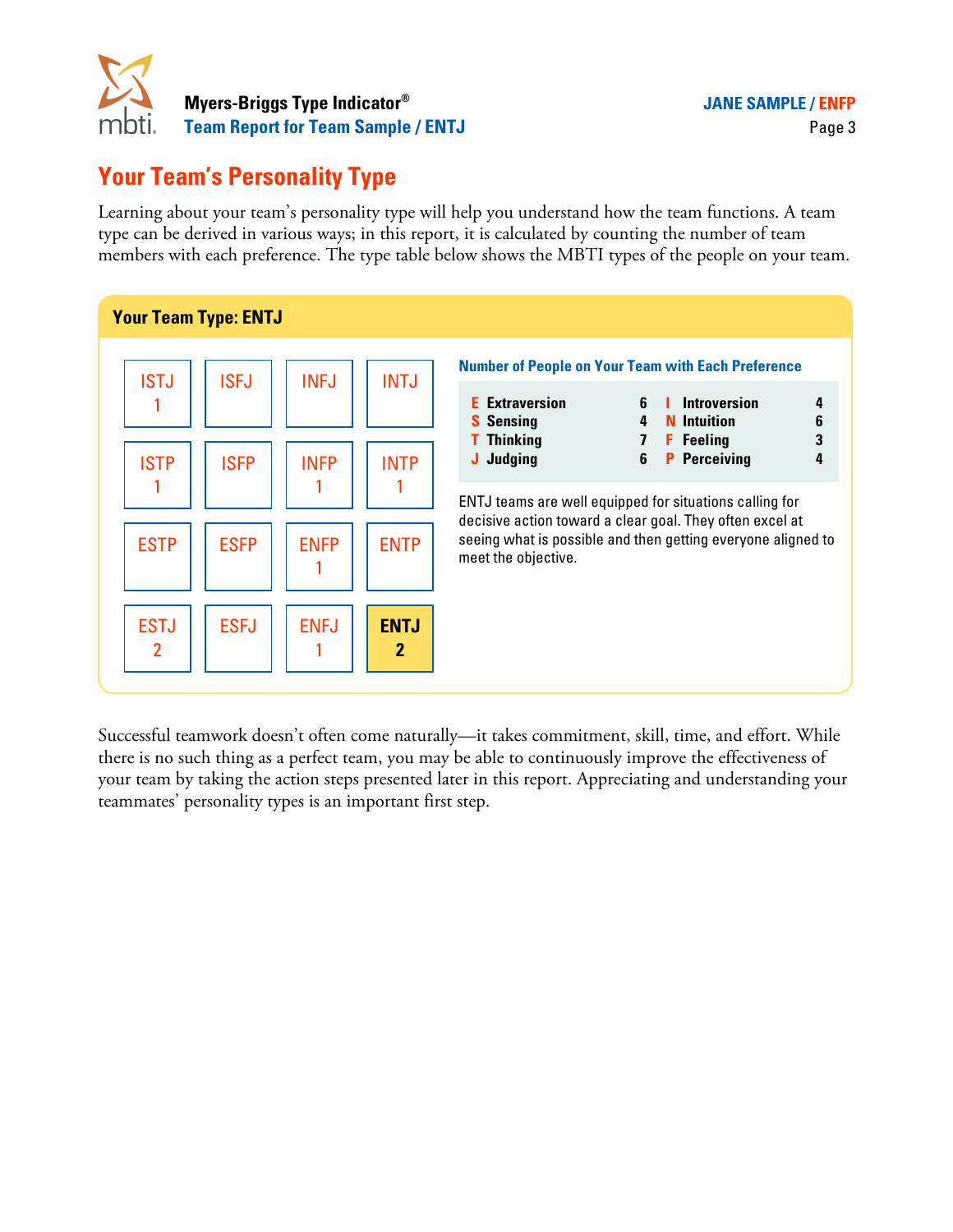

# **Your Team's Strengths**

Teams, like people, have strengths that flow naturally from their preferred type. Teams that understand and use their natural and preferred ways of taking in information and making decisions often achieve strong results. A team is most effective when it uses its preferred style to solve problems and perform tasks.

The chart below provides a snapshot of the strengths your team is likely to use. Not every strength will necessarily apply, however, depending on the mix of individual preferences represented on the team.

| <b>Team Strengths: ENTJ</b>                                                                                            | <b>Needed?</b> |
|------------------------------------------------------------------------------------------------------------------------|----------------|
| Developing a clear vision of what is possible                                                                          |                |
| Thinking strategically                                                                                                 |                |
| Planning, organizing, and mobilizing people around the strategic plan                                                  |                |
| Setting ambitious goals                                                                                                |                |
| Getting everything and everyone aligned to meet those goals                                                            |                |
| Being willing to consider new opportunities                                                                            |                |
| Identifying logical but unintended consequences of actions                                                             |                |
| Considering the pros and cons of all possible solutions, not just the favored ones;<br>developing worst-case scenarios |                |
| Giving priority to the bottom line                                                                                     |                |
| Deciding things quickly and then taking action; making things happen                                                   |                |

- ▶ As a team, discuss each of these strengths.
- In the second column of the chart, place a check mark next to the strengths your team needs to solve its current problem or accomplish its tasks.
- � Identify how you can best use these strengths to your team's advantage.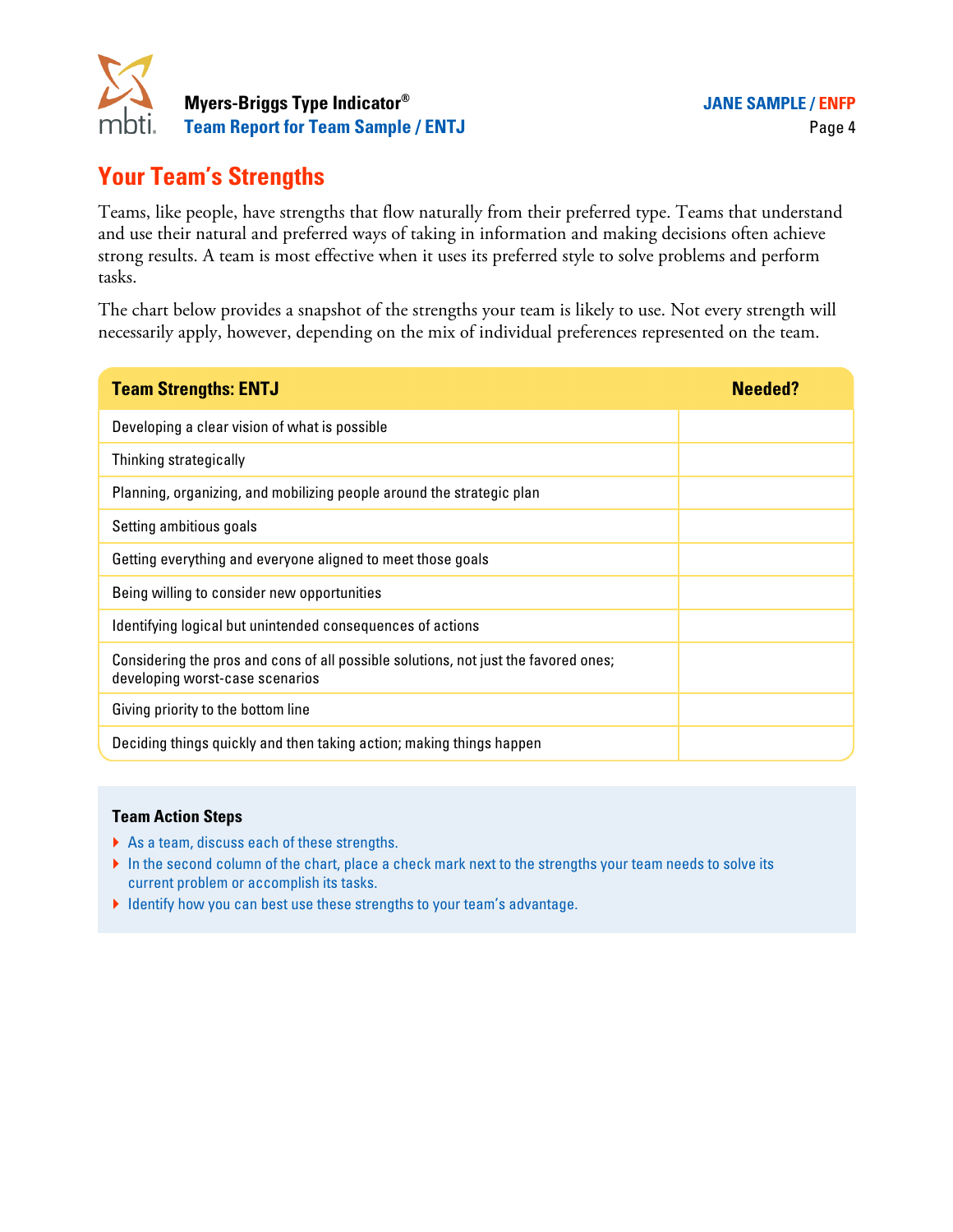

# **Your Team's Potential Blind Spots**

Just as each team has its strengths, it also has its likely blind spots—behaviors team members don't consider using or don't even see because they are so focused on the behaviors associated with the team's preferences. Blind spots can derail a team unless they are made visible and worked around.

The chart below lists your team's potential blind spots and offers suggestions for managing them. If your team includes a team leader whose type differs from the team type, or team members who are flexible in the use of their preferences, some of these blind spots may not apply.

| <b>Team Blind Spots: ENTJ</b>                                                                                                    | <b>Suggested Remedies</b>                                                                                                                                                            |
|----------------------------------------------------------------------------------------------------------------------------------|--------------------------------------------------------------------------------------------------------------------------------------------------------------------------------------|
| May neglect to recognize or reward members'<br>contributions because excellent performance is taken<br>for granted               | Make a conscious effort to identify, recognize, and<br>reward positive contributions; explicitly build this into the<br>team process                                                 |
| May fail to consider how decisions will affect<br>important customers or stakeholders                                            | Interview an important customer or stakeholder or have<br>someone on the team role-play a customer or<br>stakeholder reacting to the team's decision                                 |
| May make snap decisions and move to action too<br>quickly and then have to redo work later                                       | Make sure the team has spent time discussing all the<br>facts, possibilities, and implications of its decision                                                                       |
| Members may use their critical thinking on one<br>another rather than on problems                                                | Focus on the content of the idea, not the person who<br>presented it; avoid harsh words; allow time to entertain<br>possibilities                                                    |
| The team may steamroll over any and all obstacles                                                                                | Try to determine whether the obstacle is a sign of failure<br>to consider something important; try to influence others<br>rather than overwhelming them with power                   |
| May force-fit solutions instead of attentively listening<br>to and empathizing with customers to truly understand<br>their needs | Don't assume you know what customers or other<br>important stakeholders want; ask them explicitly and<br>follow up with questions designed to drill deeper into<br>their perspective |

- � Have a team member whose type differs from the team type serve as an observer and suggest alternative ways of proceeding.
- � Invite an outsider to perform this function.
- � Read about the strengths and challenges of teams with types different from your team's type.
- ▶ Observe a team with a different team type to learn how that team accomplishes its tasks.
- � Brainstorm ways for the team to overcome its blind spots; post a list of strategies.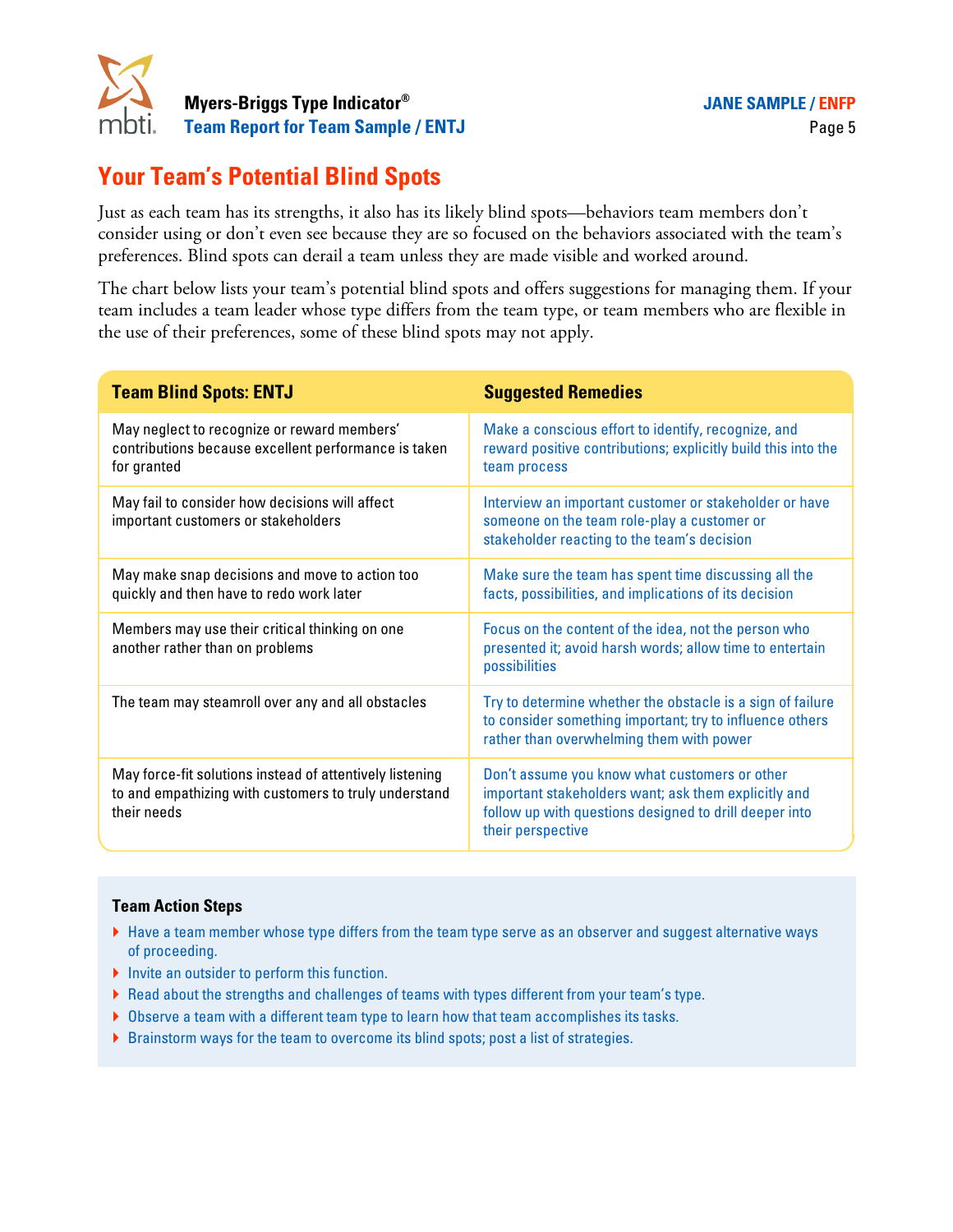

# **Your Individual Contributions to the Team**

Each member of your team has strengths related to his or her personality type. Knowing more about your type can help you better understand how you can use your strengths to help your team. You are at your best when you are acting out of your natural preferences. According to the results of your MBTI interpretation, you expressed your preferences as ENFP.

| <b>Your Type: ENFP</b>                                                                                                                                                                                                                                                                                                                      |                                                                                                                                                             |  |  |
|---------------------------------------------------------------------------------------------------------------------------------------------------------------------------------------------------------------------------------------------------------------------------------------------------------------------------------------------|-------------------------------------------------------------------------------------------------------------------------------------------------------------|--|--|
| <b>ISFJ</b><br><b>INFJ</b><br><b>INTJ</b><br><b>ISTJ</b><br><b>Extraversion</b><br>F.<br><b>Intuition</b><br><b>ISTP</b><br><b>ISFP</b><br><b>INTP</b><br><b>INFP</b><br><b>Feeling</b><br>F<br><b>P</b> Perceiving<br><b>ESFP</b><br><b>ENFP</b><br><b>ESTP</b><br><b>ENTP</b><br><b>ESTJ</b><br><b>ESFJ</b><br><b>ENFJ</b><br><b>ENTJ</b> | ENFPs are energetic and enthusiastic. On a<br>team they generate new ideas and<br>possibilities to solve problems, and they<br>continually push for change. |  |  |
| <b>Used Now?</b><br><b>Your Strengths: ENFP</b>                                                                                                                                                                                                                                                                                             |                                                                                                                                                             |  |  |
| <b>Brainstorming new solutions</b>                                                                                                                                                                                                                                                                                                          |                                                                                                                                                             |  |  |
| Thinking out loud                                                                                                                                                                                                                                                                                                                           |                                                                                                                                                             |  |  |
| Stimulating others' creative thinking                                                                                                                                                                                                                                                                                                       |                                                                                                                                                             |  |  |
| Generating long-range possibilities                                                                                                                                                                                                                                                                                                         |                                                                                                                                                             |  |  |
| Motivating others and getting their buy-in                                                                                                                                                                                                                                                                                                  |                                                                                                                                                             |  |  |
| Generating excitement about and enthusiasm for new projects or ideas                                                                                                                                                                                                                                                                        |                                                                                                                                                             |  |  |
| Seeing the big picture                                                                                                                                                                                                                                                                                                                      |                                                                                                                                                             |  |  |
| Making decisions based on personal values                                                                                                                                                                                                                                                                                                   |                                                                                                                                                             |  |  |
| Reminding team members of common values                                                                                                                                                                                                                                                                                                     |                                                                                                                                                             |  |  |
| Negotiating win-win solutions                                                                                                                                                                                                                                                                                                               |                                                                                                                                                             |  |  |
| Seeing other people's viewpoints                                                                                                                                                                                                                                                                                                            |                                                                                                                                                             |  |  |
| Driving change                                                                                                                                                                                                                                                                                                                              |                                                                                                                                                             |  |  |

- ▶ Determine which of these behaviors describe you and consider how they are working for you. How might you use those behaviors to help the team?
- ▶ Place a check mark in the second column of the chart above for each behavior you use with the team. Are any of your natural strengths not being brought to the team?
- � With team members, discuss how your strengths can help the team achieve its objectives.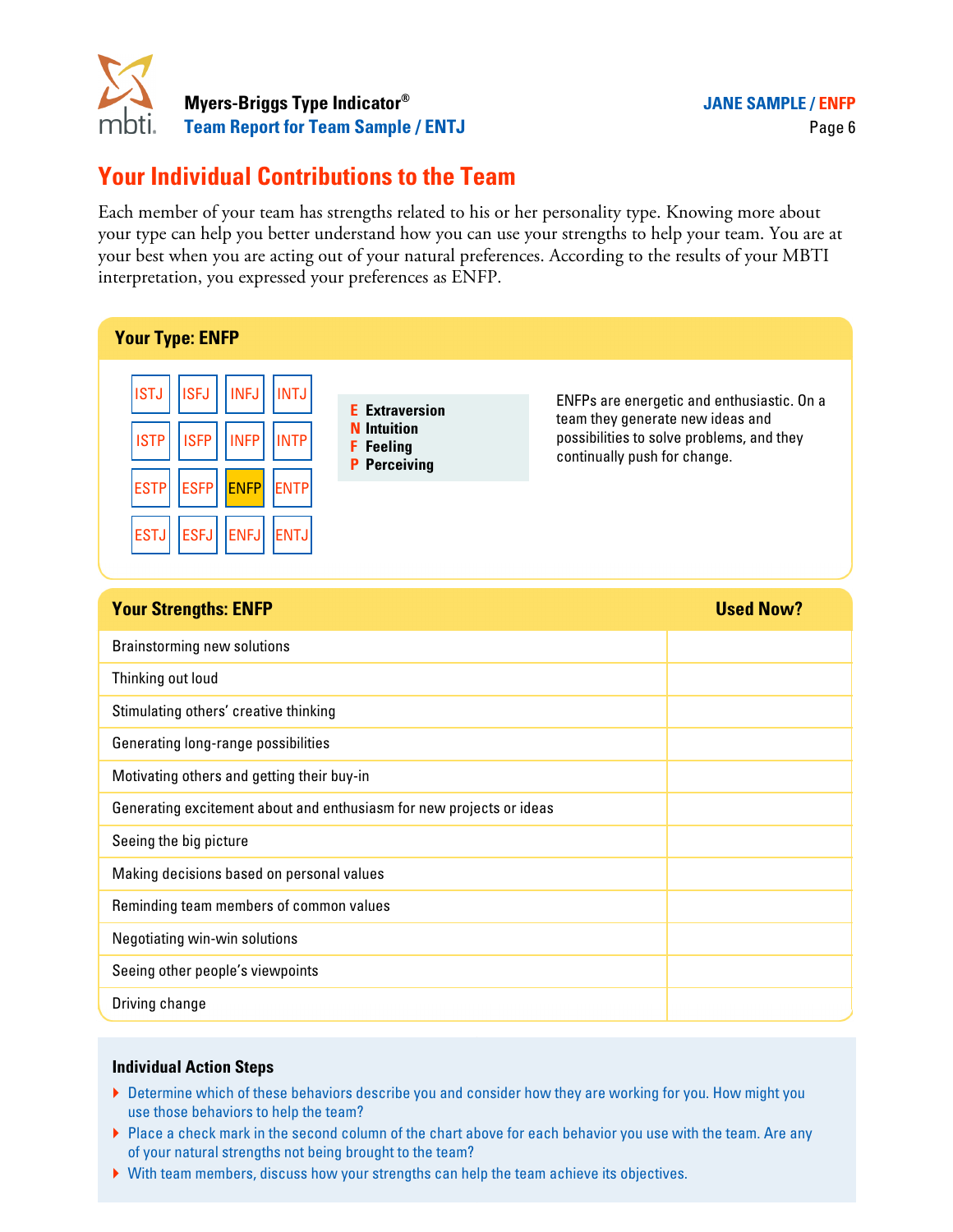

# **Your Potential Blind Spots**

Your type preferences carry with them potential blind spots as well as natural strengths. Team members who identify their blind spots can work around them. In the chart below are a number of potential blind spots along with suggestions for overcoming them.

| <b>Potential Blind Spots: ENFP</b>                                           | <b>Suggested Remedies</b>                                                                                                                                  |
|------------------------------------------------------------------------------|------------------------------------------------------------------------------------------------------------------------------------------------------------|
| May fail to consider whether your ideas are feasible                         | Learn to ask the more detail-oriented team members<br>for feedback on your proposals before presenting them<br>to the entire team                          |
| May give scattered or somewhat disorganized<br>presentations to the team     | Use an outline to help organize your thoughts and keep<br>it in front of the team when you are presenting                                                  |
| May fail to make a clear distinction between a<br>possibility and a decision | Announce explicitly to team members when you are<br>thinking out loud vs. when you have reached a<br>decision; write down the decision and circulate it    |
| May annoy team members by seeming to change your<br>mind frequently          | Let team members know when you are verbally<br>exploring possibilities so they do not believe that every<br>possibility you discuss is another action item |
| May burn out by running from one possibility to another                      | Stay focused on a manageable list of priorities to help<br>prevent burnout                                                                                 |
| May neglect to consider the impact of your ideas on the<br>bottom line       | Explicitly communicate to team members and<br>shareholders how your ideas will contribute to<br>improving the bottom line                                  |

Your preferences for ENFP differ from your team's preferences for ENTJ. You will probably agree with and support how your team operates in some areas but not in others. Work at listening carefully and trying to understand the viewpoints of other team members whose preferences are different from yours. Consider also, however, when your different way of seeing the world and approaching problems can be an advantage to the team.

Functioning well as an ENFP is how you will contribute the most to your team. But it is also important to learn to be flexible when the situation calls for it. Being flexible does not mean changing your type. Being flexible means that you have a clear preference but are able to use an opposite preference when you choose to do so.

- ▶ Determine which of the blind spots in the chart describe your behavior on this team.
- � Ask yourself whether any of these behaviors are hindering your team's performance. If yes, try the suggested remedies and ask a team member you trust for feedback to chart your progress.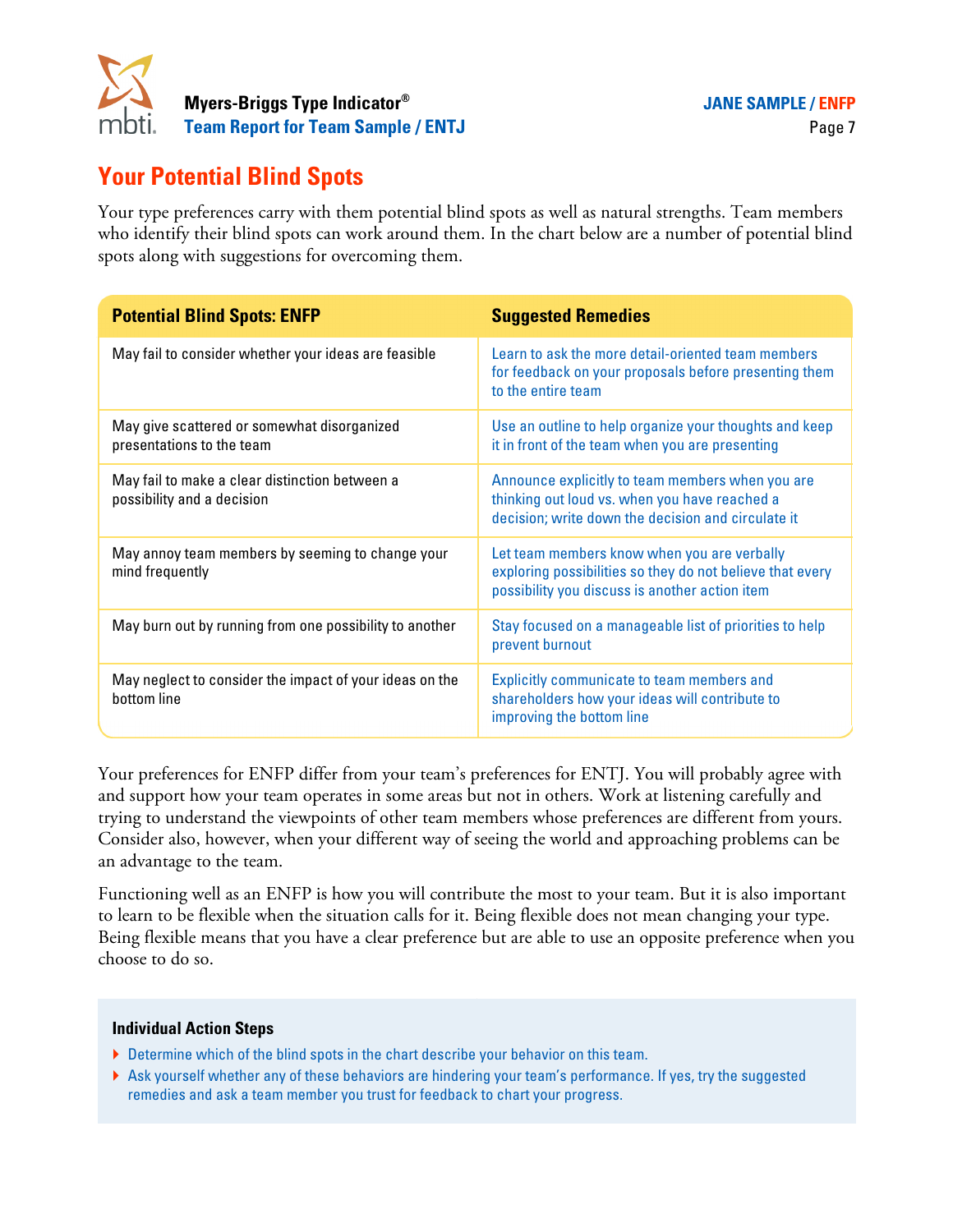

# **Team Problem Solving**

Team problem solving involves collecting information and then making a decision—the two behaviors that form the core of psychological type. Isabel Myers believed that the best way to solve a problem is to use the four type functions deliberately and in a specific order: Sensing, Intuition, Thinking, and Feeling. The arrows in the diagram below illustrate this Z-model process.

Yet when most teams solve problems, they tend to rely more on their two preferred type functions instead of using all four functions in order. Because your team type is ENTJ, the team will tend to rely first on Thinking and then on Intuition, as these behaviors come most easily to your team. So the team will spend most of its time using the behaviors shown in the Thinking and Intuition boxes.



Your team will have less interest in, and spend less time on, behaviors associated with Feeling and Sensing. In fact, it may short-circuit the Z-model process and use *only* the Thinking and Intuition steps. You may notice this dynamic at work in team meetings. However, if the team neglects to use Feeling, it may miss what is most important to its customers or clients. If it neglects to use Sensing, it may miss relevant facts that it needs to solve problems and make decisions. Team performance may suffer if all four functions are not considered.

- ▶ The next time the team faces a decision, work through the steps in the order indicated by the arrows above.
- � Identify team members, or someone from outside the team, who can help your team address the Sensing and Feeling aspects of problem solving.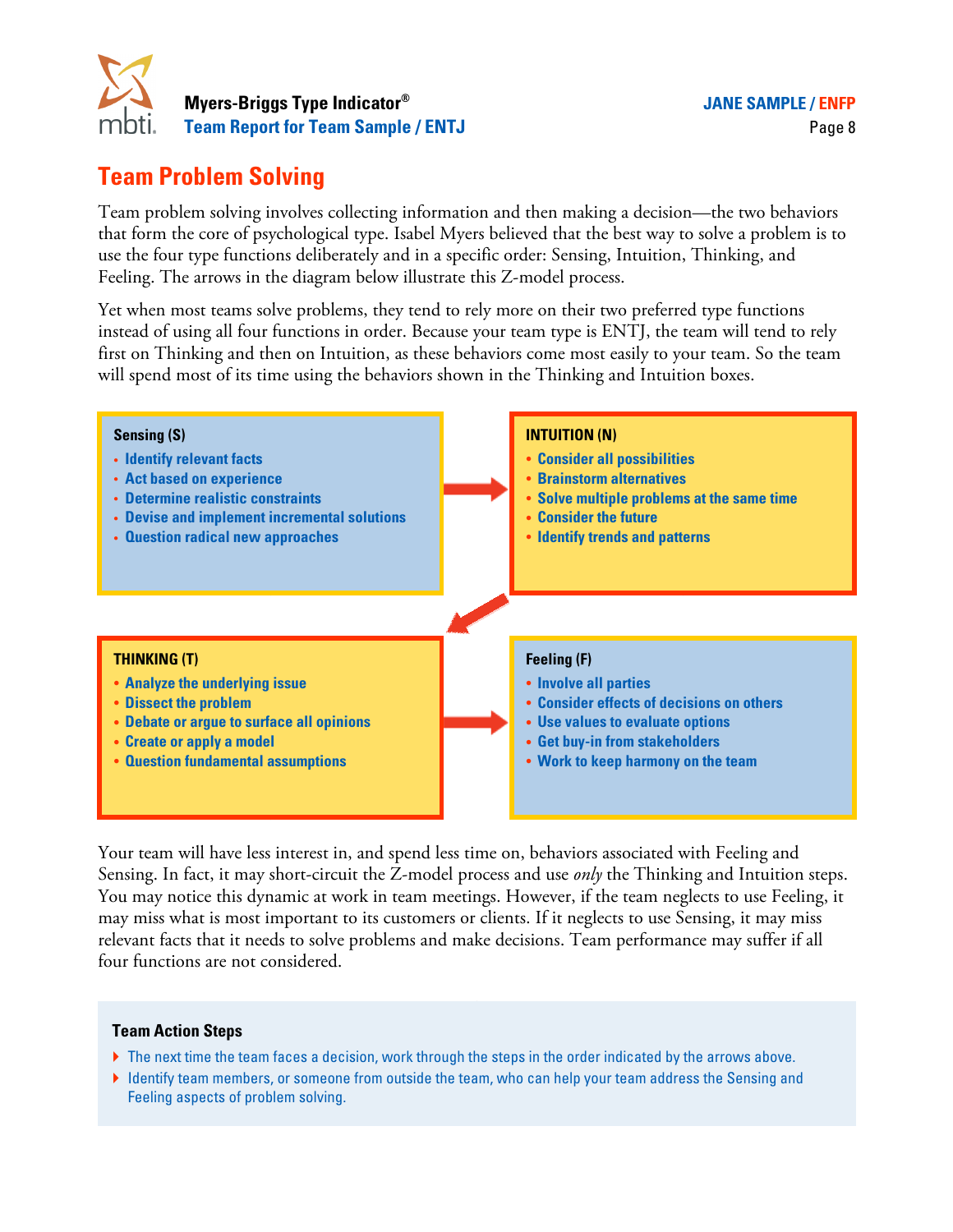

### **Your Individual Type and Problem Solving**

As a person who prefers ENFP, you likely prefer a problem-solving style that primarily involves the use of Intuition and Feeling. You probably like to create entirely new possibilities that can help others and tend to be concerned about the impact of your decisions on others. You are less likely to want to spend time on facts and details, so your ideas may not be very practical. You also may neglect to consider the strategic impact of your decisions.

Because your individual type, ENFP, is different from your team's type, ENTJ, your problem-solving approach will be different as well. You may be able to help the team work around some of its blind spots by bringing your individual perspective to the problem-solving process. The approximate amount of time and energy you and the team tend to spend on each function is represented in the circles below. What impact have these differences had on your role in team decisions and at team meetings?



- � Make sure you bring your strengths in the Intuition and Feeling steps of the Z-model to the team's problemsolving process.
- ▶ Pay special attention and be patient when the team is using Sensing and Thinking—you may try to rush the team through these steps. Use the questions in the Sensing and Thinking boxes in the Z-model as a guide.
- � Support anyone on the team who is using Sensing and Thinking.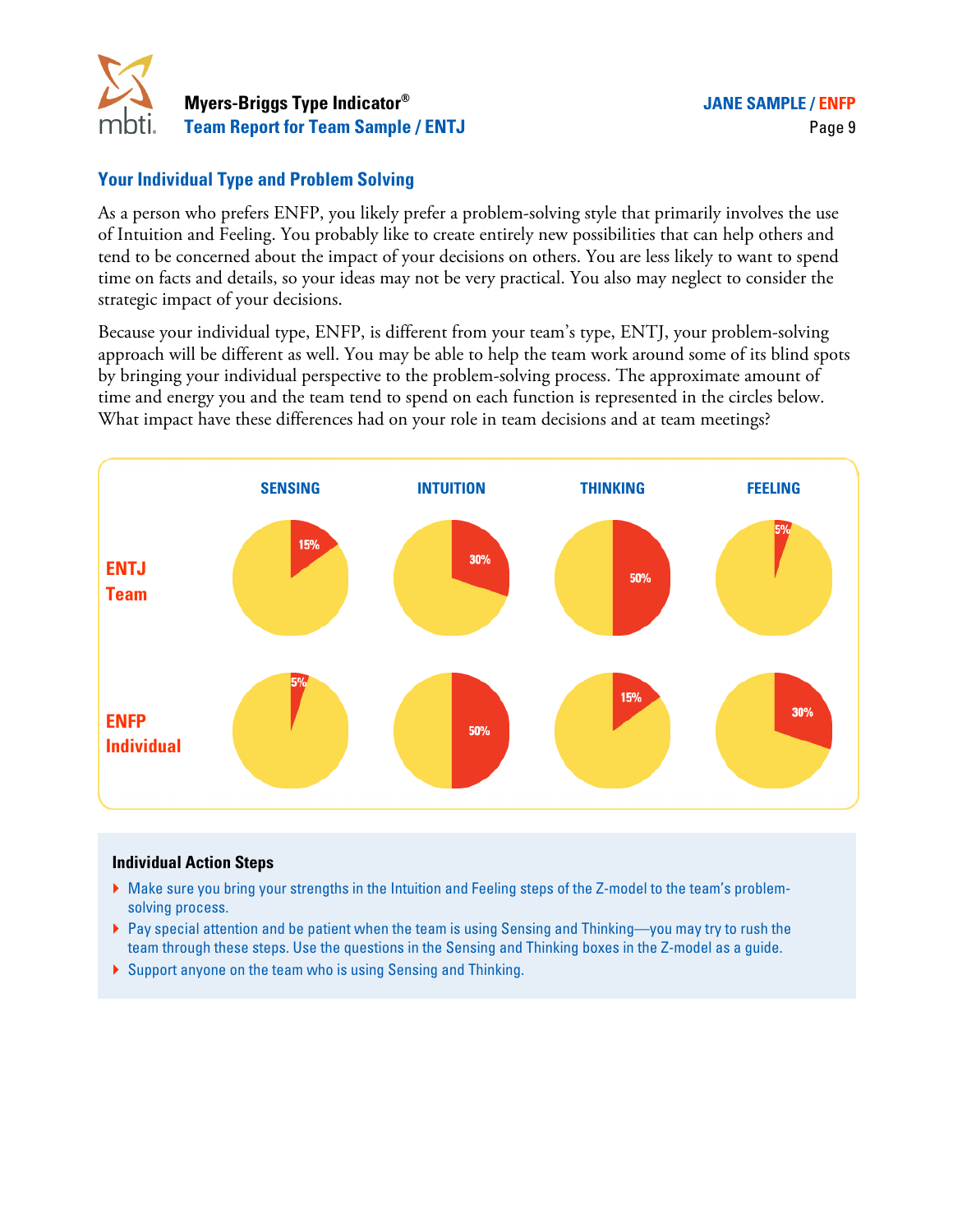

# **Team Communication**

Many advantages of teamwork—different perspectives on a problem, availability of more information and experience, multiple ideas, and mutual support—can be realized only if team members communicate with one another effectively. Your team type affects how your team tends to communicate.

#### **Team Communication Style: Extraversion**

The majority of team members express a preference for Extraversion and may:

- � Spend a lot of time communicating with one another, either formally in meetings or informally
- � Arrive at solutions through discussion; they tend to think out loud
- Move quickly from one topic to another and interrupt others while doing so
- Overwhelm the quieter team members

#### **Team Communication Style: Intuition**

The majority of team members express a preference for Intuition and may:

- � Spend a lot of time discussing new ideas and possibilities for the future
- � Communicate in generalities or abstractions and finish each other's sentences
- � Have difficulty supporting their ideas with concrete facts, which will frustrate team members with a Sensing preference

#### **Team Communication Style: Thinking**

The majority of team members express a preference for Thinking and may:

- � Like to discuss the pros and cons of each alternative
- � Enjoy a lively, friendly debate or argument
- � Pick apart one another's communication, looking for inconsistencies or flaws
- � Unwittingly hurt the feelings of some team members who prefer Feeling

#### **Team Communication Style: Judging**

The majority of team members express a preference for Judging and may:

- Want to communicate only enough information to make a quick decision
- Want to move systematically through the agenda, checking off topics as they go
- � Express impatience if anyone brings up issues that might delay taking action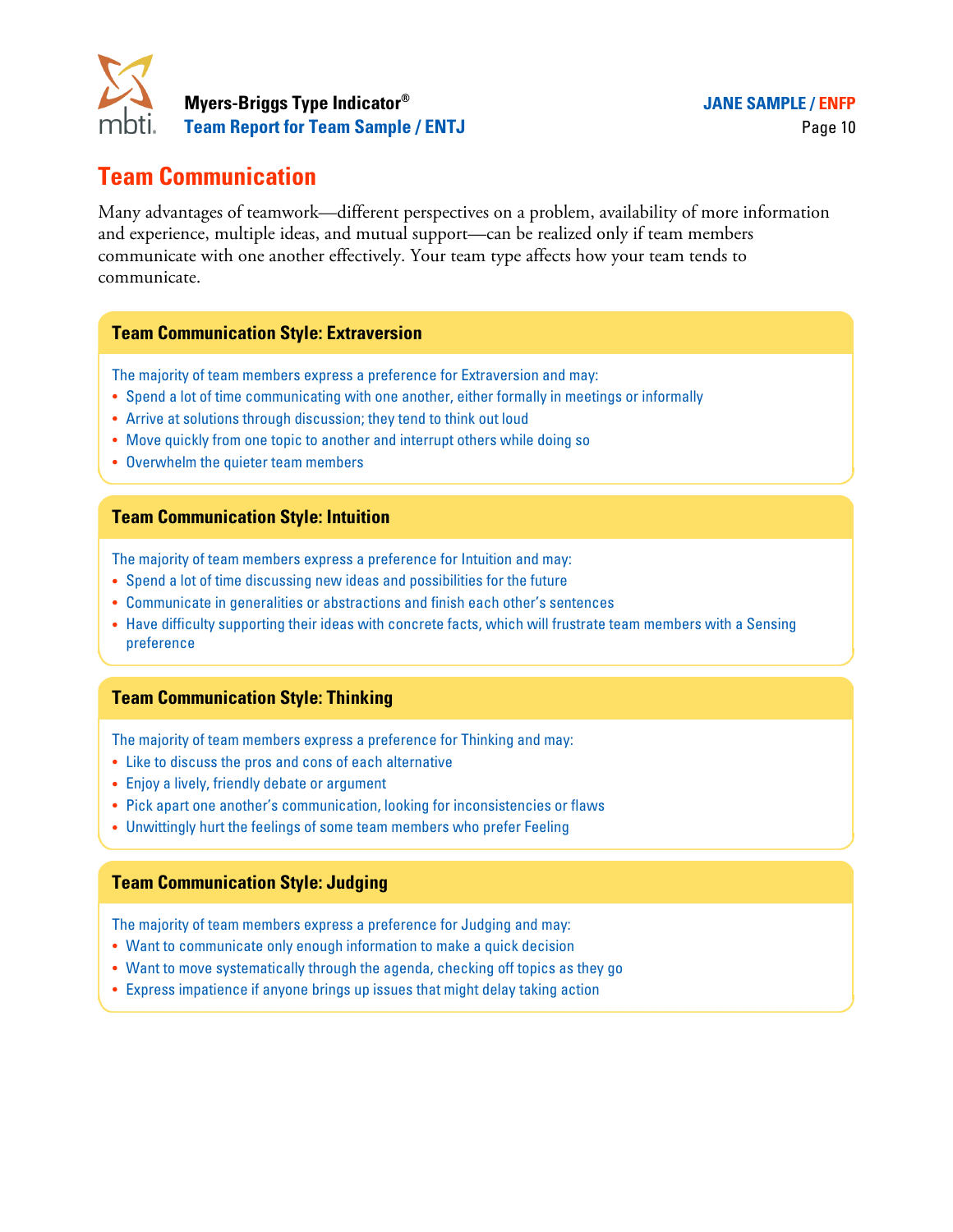

#### **Team Action Steps**

- � Make sure that those who prefer Introversion have an opportunity to speak, and when they do, don't interrupt.
- � Ask those who prefer Sensing to present facts or experiences that address the practicality of new ideas, including the realistic constraints under which the team must work.
- � Ask those who prefer Feeling how the team can enlist cooperation from others or improve cooperation within the team.
- � Ask those who prefer Perceiving if there is any more information that needs to be considered before a decision is made.

#### **Your Individual Type and Communication**

You like to think out loud and tend to communicate whatever crosses your mind to a broad network of people. You may interrupt others in your eagerness to share your thoughts. You generally communicate new ideas and possibilities. Your energy and warm enthusiasm are often apparent when you speak or write. Your communication tends to be about what could happen in the future and may be abstract. You may jump quickly from one topic to another and lose some people in the process. Additionally, you may not include enough concrete details for some of your listeners. You are concerned about how information or decisions will affect others.

- ▶ Stop talking occasionally and listen carefully to what others have to say.
- � When necessary, support your ideas with facts or data.
- � Convey how your ideas will contribute to the bottom line.
- ▶ Let people know when you are just thinking out loud and when you have made a decision. Some of your listeners may not be able to tell.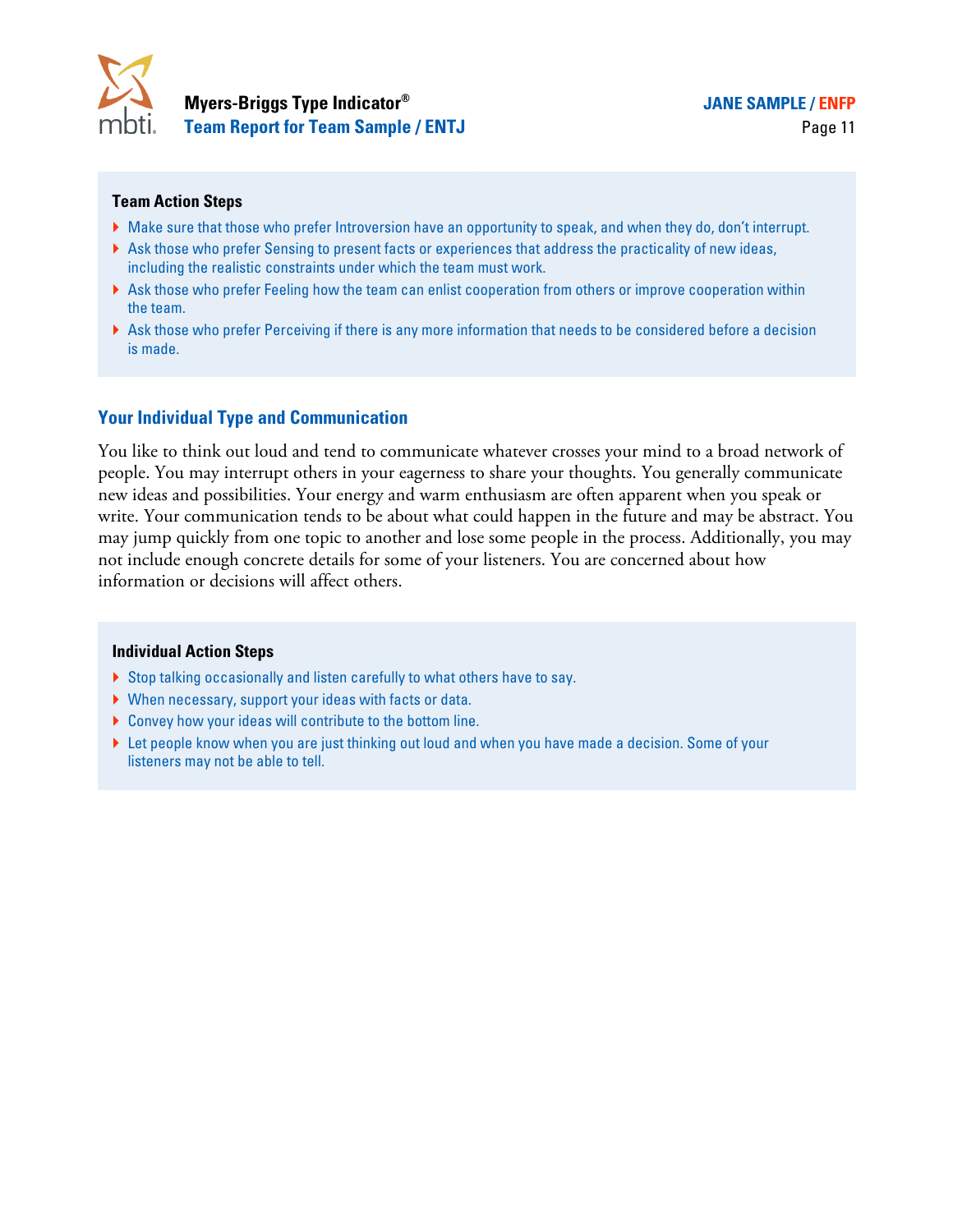

# **Team Conflict**

A certain amount of conflict can be expected on any team. The first step in addressing conflict is to identify possible sources. Tension or conflict can result from either similarities or differences among team members' preferences. Consider below whether some of your team's disagreements, either among team members or with people outside the team, may be due to how team members approach problems and tasks.

If understood and handled appropriately and constructively, conflict can be useful and even productive. It can provide an opportunity to learn how others approach problems and thus can increase creativity. Additionally, when conflict is resolved well, the result can be buy-in and consensus.

### **Conflict Source: Extraversion–Introversion Differences**

How much should team members interact and how much discussion do we need?

- � **Extraverted** types probably will want to discuss most issues and to arrive at decisions by thinking out loud. They want to know what everyone is thinking. Tension may result if they feel that the Introverts are purposely withholding information, which may lead the Extraverts to question the Introverts' motives or commitment.
- � **Introverted** types probably will want to think things through before discussing them. They want to be sure where they stand before they announce a decision. They may feel constantly interrupted and unable to get their work done because they are always being called to meetings or conversations with the Extraverts.

#### **Conflict Source: Sensing–Intuition Differences**

Should the team emphasize experience and tradition, or new opportunities and possibilities?

- � **Sensing** types probably will want to stick close to the facts and base decisions on their experience with what has worked in the past. They may believe that most ideas from the Intuitive types are unrealistic and not worth wasting time on.
- � **Intuitive** types likely will want to identify new opportunities and possibilities and pursue them with enthusiasm. They may feel that the Sensing types quash their ideas, and therefore their motivation, before giving them a chance.

### **Conflict Source: Thinking–Feeling Differences**

Should the team make decisions by objectively weighing pros and cons, or by subjectively considering values and impact on others?

- � **Thinking** types will want to make logical decisions based on sound and agreed-on principles that can be applied fairly and evenly. They may believe that the Feeling types are playing favorites or are unwilling to make the tough decisions needed.
- � **Feeling** types prefer to make their decisions based on values—on what is most important to them or to others. They may perceive the Thinking types as cold or uncaring.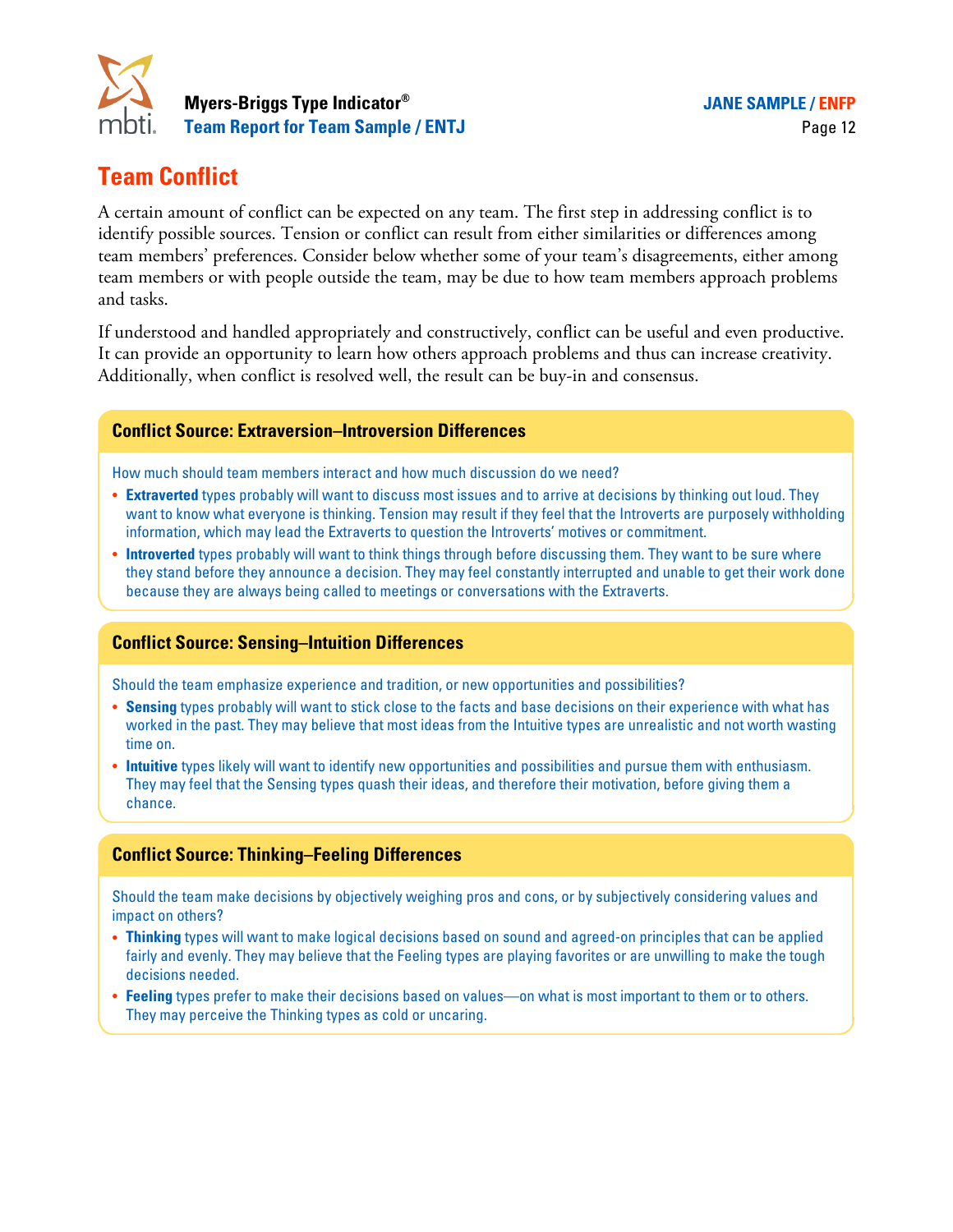

#### **JANE SAMPLE / ENFP**

#### **Conflict Source: Judging–Perceiving Differences**

How much scheduling and organization do we need to accomplish our tasks? How much information does the team need to make a decision?

- � **Judging** types will want to get things decided, organized, and scheduled right away. They like to plan the work and work the plan. They may see the Perceiving types as wishy-washy, indecisive, and unorganized.
- � **Perceiving** types prefer to work at their own pace, which sometimes means finishing in a burst of energy at the last minute. They like to hold off on decisions to make sure they have all the necessary information. They may see the Judging types as controlling.

#### **Team Action Steps**

- � Adopt an attitude of respect and appreciation for the other members of your team.
- ▶ Review the four potential sources of conflict and discuss whether they are causing tension, conflict, or stress on the team.
- � In discussing any conflict, be open and honest yet calm about your thoughts and feelings. Invite feedback from others, and then listen carefully to what they have to say.

#### **Your Individual Type and Conflict**

As a person who prefers ENFP, ask yourself whether you are contributing to team tension or conflict in the following ways:

- � Am I overwhelming quieter team members or constantly interrupting them?
- � Am I presenting unrealistic ideas with no supporting data?
- � Am I more interested in people and process than in results?
- � Am I delaying team action by constantly bringing up new information?

- ▶ Reflect further on the questions above and consider any adverse impact on the team.
- � If you are not sure of your impact, ask for feedback from the team or from a trusted team member.
- � Choose one or more team members whose preferences are different from yours and discuss any tensions or conflicts resulting from your different styles.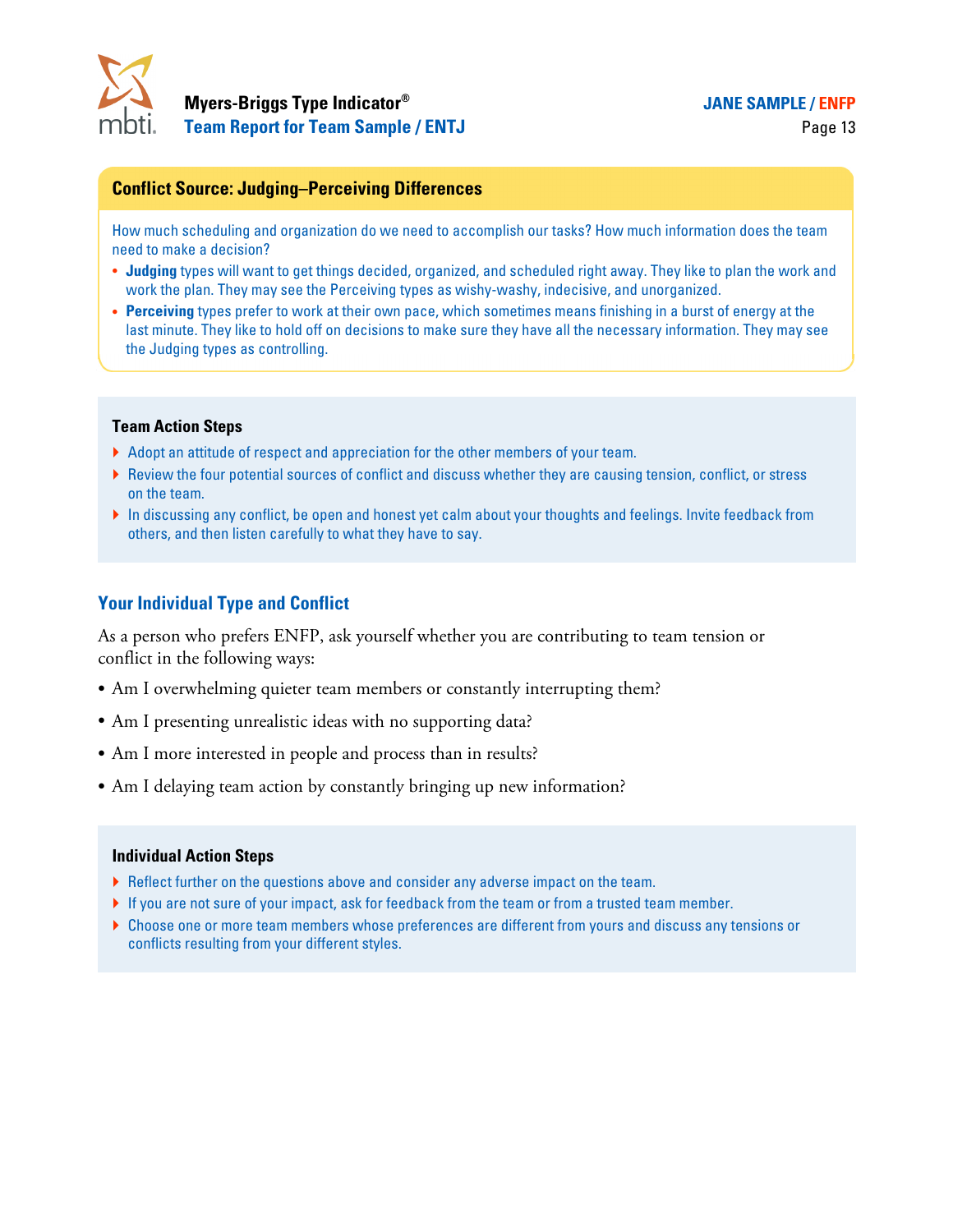

# **Similarity/Diversity on Your Team**

The degree of type similarity or diversity on a team can affect the team's performance. Your ENTJ team is neither very similar nor very diverse but rather falls somewhere in between.\* Team members may take a similar approach to some problems but differ in their approach to others. It depends on which preferences are being called upon by the task. Team similarity/diversity affects two aspects of performance: the *process*, or *how* your team goes about performing its tasks; and the *outcome*, or how *well* it performs its tasks. Teams like yours may find that the strengths and blind spots associated with an ENTJ team are sometimes, but not always, applicable.

#### **Process**

Your team falls in the middle of the similarity/diversity continuum. Some team members may tend to:

- � Be open with certain team members but more cautious with others
- Mediate to help team members of different types understand one another
- � Share similar values with at least some other members of the team
- � Feel comfortable with, understand, and get along with most other team members
- � Believe their opinions can influence at least some of their teammates
- � Support the ideas of others and feel appreciated most of the time
- � Form cliques or subgroups with team members who share their type preferences

#### **Outcome and Performance**

Because your team has a mix of both similar and diverse types, team members may tend to:

- Finish some tasks quickly but struggle with others
- � Make good use of team resources, identifying and using the talents of the right person for the task
- � Produce either conventional or original solutions to problems, depending on the task
- � Produce somewhat more limited or constrained solutions than do highly dissimilar teams

#### **Team Action Steps**

The key to achieving positive outcomes with a mixed team is to make effective use of similarities and differences during the process phase:

- � Discuss the team members' individual type descriptions and note how each type's strengths can be an asset to the team.
- � Work to avoid the formation of subgroups composed of those whose types are similar; make sure there is a mix of types in all subgroups.
- ▶ Choose a team member whose type is opposite to the team's type to review the team's decision or product before it is released.
- � Try brainstorming solutions individually before coming together as a team.
- � Identify a team member whose particular skill is consensus building or group process and have him or her facilitate meetings. If that doesn't work, or if no team member is willing to assume this role, consider using an outside facilitator.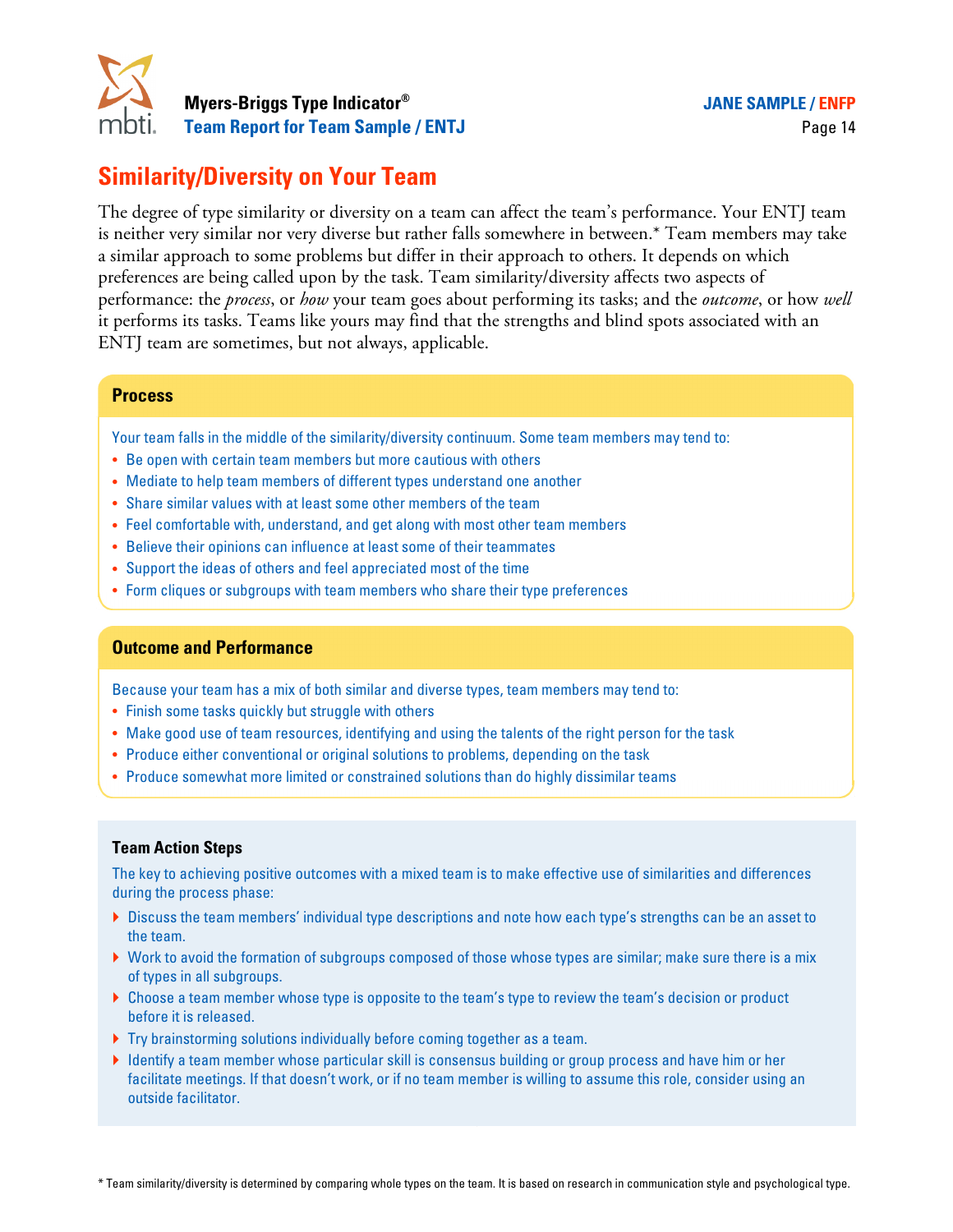

# **Organizational Influences on Your Team**

It is likely that your team behaves like an ENTJ team and the description of your team's strengths and blind spots provided earlier in this report fit fairly well. Additional factors, however, may influence the extent to which your team behaves like an ENTJ team. Three factors are discussed next.

### **Organizational Culture**

Organizational cultures offering a lot of freedom around how tasks are performed increase team members' opportunity to use their various type preferences. If you work in such an environment, your team will be able to exercise its natural ENTJ preferences. Alternatively, if the organizational culture is rigid and requires behaviors that are not natural for an ENTJ team, not all the strengths and blind spots in the ENTJ team description may fit. If your team operates for too long in a culture that does not allow the expression of its members' type preferences, stress or inefficiency may result.

### **Team Task**

The extent to which your team behaves like an ENTJ team also may depend on the kind of work for which the team is responsible. If the task currently assigned to your team is very specific, can be completed over a short time period, and requires behaviors that are associated with opposite type preferences, then the ENTJ description of strengths and blind spots may not fit for your team *at this particular time*. After your team moves on to another assignment, especially if the task is a closer fit for team members' natural preferences, more aspects of the team's type description may fit.

### **Leadership**

The extent to which your team behaves as an ENTJ team also may depend on the personality type of the team leader. If the team leader's type is very different from your ENTJ team type, he or she may influence the team to use different preferences. If that happens, some of the strengths and blind spots for an ENTJ team listed earlier in this report may not fit.

- � Discuss how your organization's culture fits with your ENTJ team type. What are the similarities and differences and what effect does each have on your team's performance?
- ▶ List some of the behaviors required to complete the work your team does. Are those behaviors consistent with your ENTJ team type? If not, what preferences are required by the tasks that the team performs?
- � Compare the type of the team leader with the team type. Review similarities and differences and discuss the effect of each on team performance.
- � What can the team do to encourage each member to express his or her natural preferences?